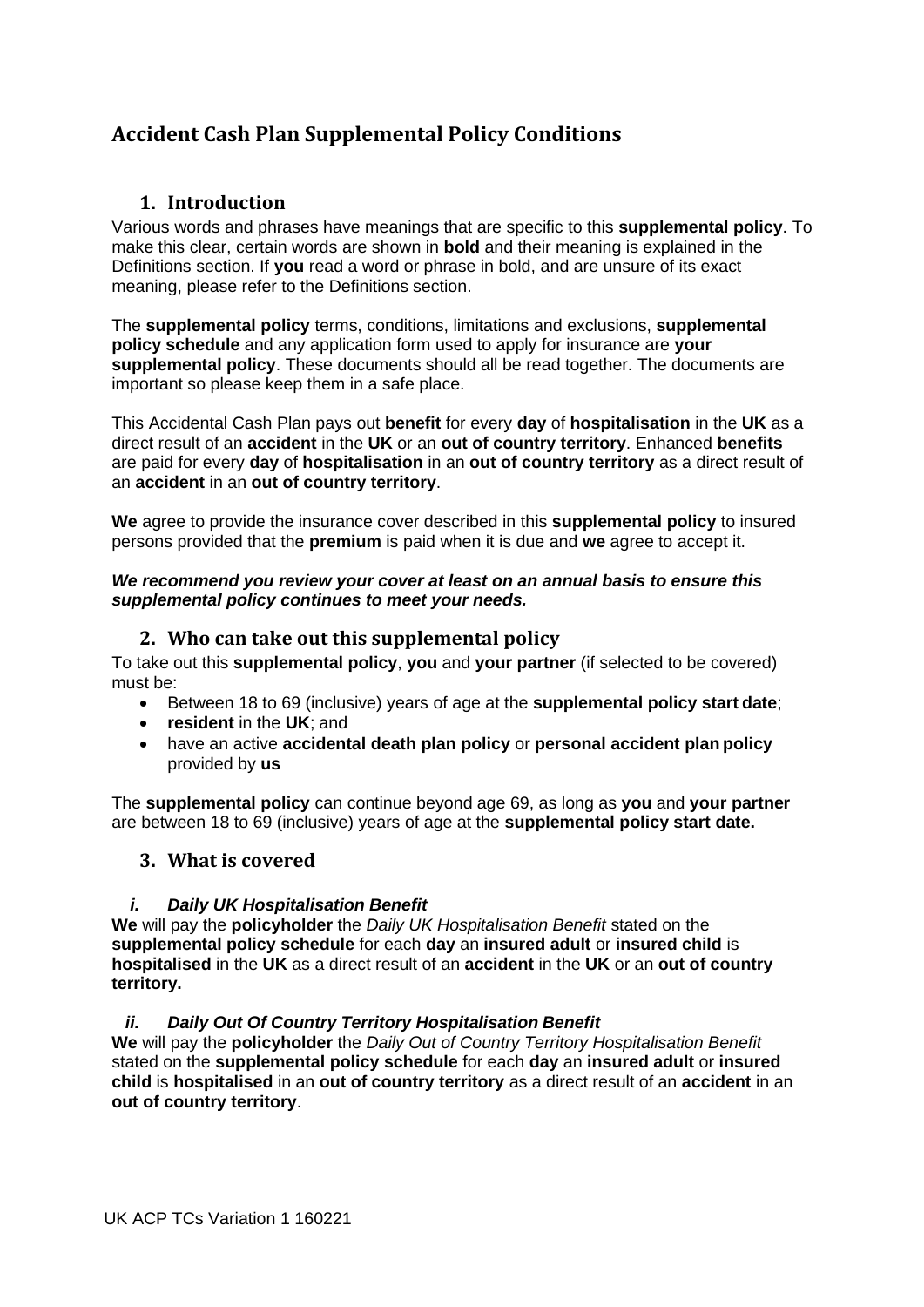## **4. Limitations to the cover**

### **Limitations applicable to all benefits**

The level of **benefit** will be that which applies at the date of the **accident.**

Recurrent confinements - additional periods of **hospitalisation** for the same **bodily injury**  resulting directly from the original **accident** must take place within 90 **days** from the last day of the last period of **hospitalisation**. The level of **benefit** detailed on the **supplemental policy schedule** will be that which applied at the date of the original **accident**.

### **Limitations applicable to** *i. Daily UK Hospitalisation Benefit*

The **insured adult** or **insured child** must be **hospitalised** in the **UK** within 90 **days** of the **accident in the UK** or an **out of country territory**.

**Benefits** will be paid from the first **day** of **hospitalisation** for a maximum of 365 **days' hospital** stay per **accident**.

**Limitations applicable to** *ii. Daily Out of Country Territory Hospitalisation Benefit* The **insured adult** or **insured child** must be **hospitalised** in an **out of country territory** within 30 days of the **accident** in the **out of country territory**

**Benefits** will be paid from the first **day** of **hospitalisation** for a maximum of 30 **days' hospital** stay per **accident**.

### **Limitations on hospitalisation and necessary treatment**

**Hospitalisation** must be prescribed by a **doctor** and last for at least one full **day**.

**We** may use peer review organisations or other professional medical opinions to determine if the **hospitalisation** was:

- medically necessary; and
- consistent with professionally recognised standards of care with respect to quality, frequency, and duration.

The **insured adult** or **insured child** in **hospital** must receive the **necessary treatment** under the professional care of a **doctor**.

- The **doctor** must provide the **necessary treatment** within the scope of theirlicence.
- The **doctor** may not be **you**, **your partner** or the parent, **child,** brother or sisterof **you** or **your partner**.

### **Pre-existing conditions**

**We** will only pay the **benefit** if **hospitalisation** is directly as a result of the **accident**. **Preexisting conditions** will be taken into consideration in calculating the amount payable where the **pre-existing condition** increases the length of time the **insured adult** or **insured child** is **hospitalised.**

A medical assessment will be converted into a percentage and applied to the **supplemental policy benefit** payable. If the calculated percentage is less than 25% **we** will pay the full **benefit**.

**We** will obtain the medical assessment from **your doctor**. If they are unable or unwilling to provide this assessment **we** will obtain an assessment from an independent **doctor**.

## **5. What is not covered**

**We** will not pay the **benefit** if the **hospitalisation** is: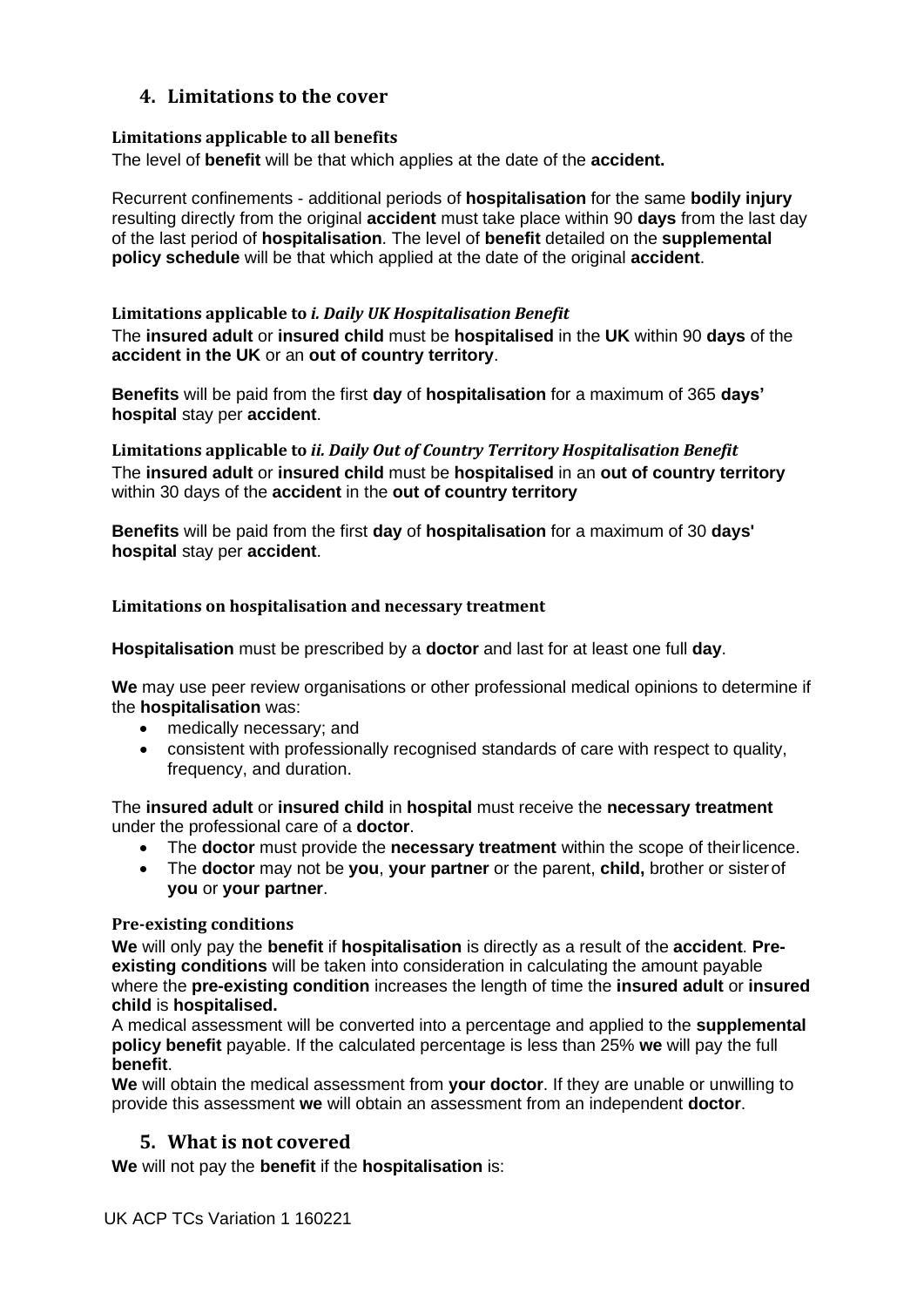- carried out at an institution or part of that institution operated primarily as a:
	- o convalescence home, rest or nursing facility; or
	- $\circ$  facility primarily affording custodial, psychiatric, palliative, educational or rehabilitation care; or
	- o facility for the aged.
- for outpatient care and treatment, including outpatient surgery or outpatient observation received in a hospital
- for an operation, treatment or service that is not recognised as a valid course of treatment by an established medical society in the UK
- for an operation, treatment or service which is experimental in nature
- due to any illness, disease, infection, and the associated medical treatment unless directly caused by an **accident**
- due to a naturally occurring condition, degenerative process or medical or mental disorder
- caused by suicide or a self-inflicted injury or any deliberate or reckless act or omission that is expected to cause serious injury or death whether of sound mind or not
- due to being under the influence of or being affected by, drugs or medication unless the drugs or medication have been taken in accordance with the manufacturer's instructions or in accordance with a registered medical practitioner's instructions
- due to driving or being in control of a vehicle whilst under the influence of, or affected by alcohol and/or with more alcohol in the blood/urine than is allowed in the country in which the **accident** occurs
- as a result of participating in, attempting or acting as an accessory to an unlawful act according to the law of the territory in which the **accident** occurs
- the result of war (whether declared or undeclared), invasion, military action or civil unrest, or occurs whilst on active armed forces service, training or operations
- the result of a medical or surgical procedure unless the procedure was a necessity following an **accident**
- the result of acting against medical advice
- in any country that is not the **UK** or an **out of country territory**

## **6. When your cover starts**

Cover starts from the **supplemental policy start date**. Any change in cover starts from the **supplemental policy change date.** Both dates are shown on **your supplemental policy schedule**.

## **7. When your cover ends**

All cover under this **supplemental policy** automatically ends under the following circumstances, whichever occurs first:

- on **your** death;
- if the monthly **premium** is not paid when due;
- if the **supplemental policy** is cancelled by **you;**
- if the **supplemental policy** is cancelled by **us**;
- if your **accidental death plan policy** or **personal accident plan policy** is cancelled by **you;**
- if your **accidental death plan policy** or **personal accident plan policy** is cancelled by **us**; or
- **you** cease to be a **UK resident.**

If **your supplemental policy** includes cover for **your partner** and/or an **insured child, your partner** or **insured child** will cease to be covered when they no longer meet the description in section 16 headed "Definitions".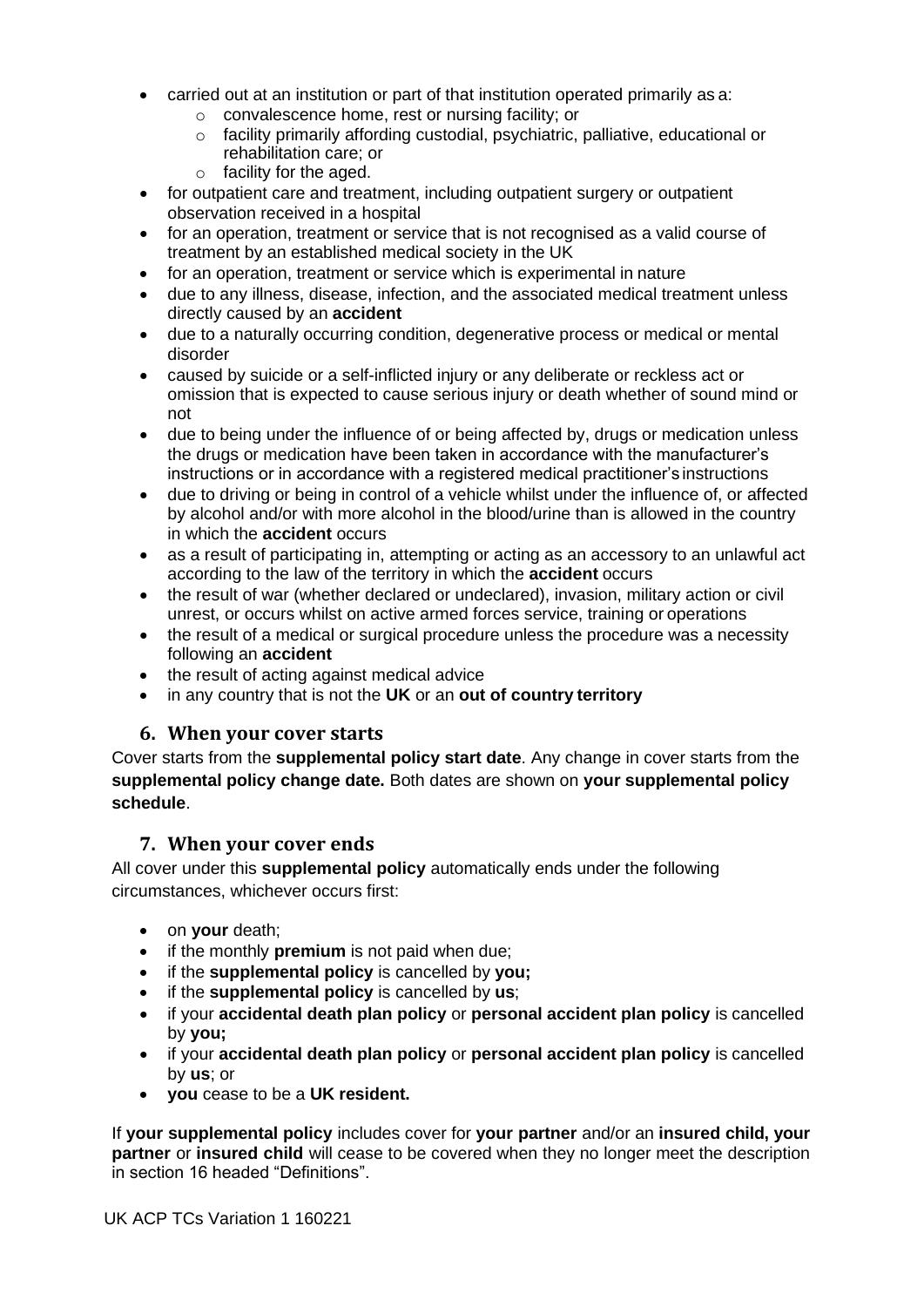## **8. Period of Insurance and Renewal**

**Your supplemental policy** is automatically renewed each complete calendar month after the **supplemental policy start date**, provided **you**

- pay the amount of **premiums** set out on the **supplemental policy schedule** (or at the rate in effect at the time of renewal following prior notification by **us**) by the due date; and
- continue to have an active **accidental death plan policy** or **personal accident plan policy** with **us**

If **you** do not pay the **premium** as detailed in section 9 below then **your supplemental policy** will not be renewed.

If you cancel your **accidental death plan policy** or **personal accident plan policy** then your Accident Cash Plan **supplemental policy** will not be renewed.

## **9. Paying your premium**

The monthly **premium** for **your** cover is shown on **your supplemental policy schedule.** The **premium** includes taxes and surcharges that apply to **you** at the current rate.

**You** start paying for **your** cover on the **premium** due **date** shown on **your supplemental policy schedule**; after that **you** pay monthly on the same day each month.

The **premium due date** for your **supplemental policy** must be the same as the **premium due date** for your **accidental death plan policy** or **personal accident plan policy** and **premium** must be paid using the same payment method

**You** must advise **us** as soon as reasonably possible of any change that means a **partner** or **insured child** is no longer eligible for cover on **your supplemental policy** so there is no overpayment of **premium**.

If **you** do not pay the **premium, you** have 30 days in which to pay it as long as you continue to meet the **supplemental policy** conditions. If it is not paid during that period, **your supplemental policy** will not be renewed and will automatically be cancelled by **us**. If the **premium** is paid during the 30 day period, then cover will operate as if it had been paid on the due date.

**We** will reinstate **your supplemental policy** if **you** request **us** to and **you** pay the **premium**  within 30 days after the **supplemental policy** has been cancelled by **us**. No insurance cover exists for claims occurring in the time period after the **supplemental policy** has been cancelled and before **we** receive **your** request for reinstatement of the **supplemental policy**.

**We** reserve the right to make changes to **your premium.**

If **we** have to change **your premium**, **we** will write to **you** at least 30 days in advance of the **premium** changing. If **you** are unhappy with any of the changes, **you** can exercise **your**  right to cancel.

*Please note: There may be other charges payable by you to your payment provider. Please contact your payment provider direct if you have any queries regarding their charges.*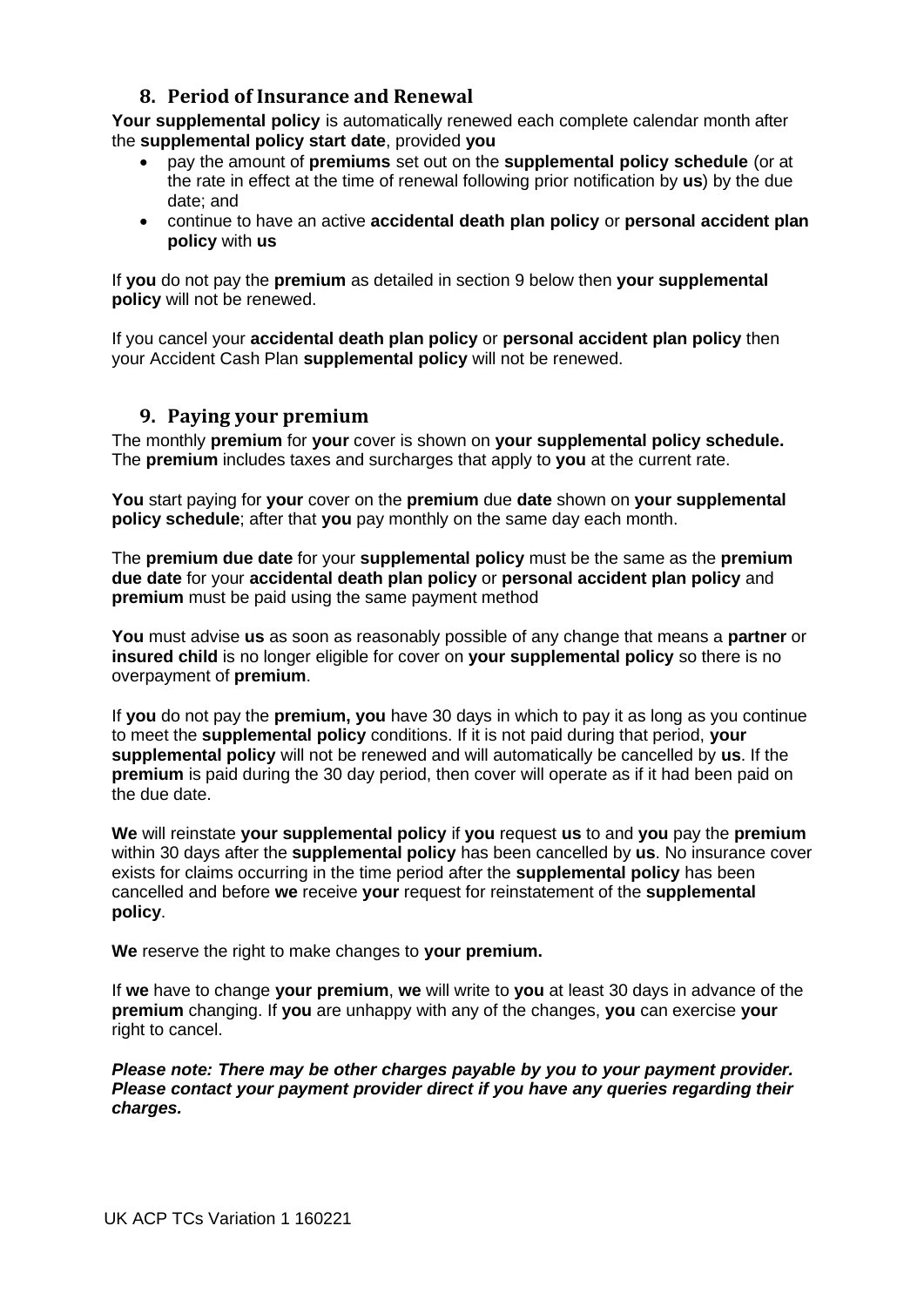## **10. When can you cancel**

**You** may cancel the **supplemental policy** at any time by contacting the Customer Service Centre whose details are shown on **your supplemental policy schedule**.

If **you** cancel at any other time no refund of any part of **your premium** will be made. **You** will continue to be covered by the **supplemental policy** up until the next **premium** due date. No further **premiums** will then be due.

## **11. When we can cancel**

**We** may cancel the **supplemental policy** at any time by giving **you** at least 30 days written notice to **your** last known address in order to give **you** the time or opportunity to arrange replacement cover should **you** so wish.

**We** will set out the reason for cancellation in **our** letter. Valid reasons include but are not limited to:

- non payment of a **premium;**
- where **you** are required, in accordance with the terms of this **supplemental policy** to co-operate with **us**, or send **us** information or documentation and **you** fail to do so in a way which materially affects **our** ability to process an alteration or to defend **our**  interests. In this case, **we** may issue a cancellation letter and **we** will cancel **your supplemental policy** if **you** fail to co-operate with **us** or provide the required information or documentation by the end of the 30 day cancellation period; or
- Where **we** reasonably suspect fraud.

## **12. How to make a claim**

To make a claim under the **supplemental policy** please contact the Customer Service Centre and ask for a claim form. **We** will ask for details and any relevant information **we**  need in order to consider the claim.

**We** will only pay the **benefit** if any certificates and other evidence which **we** require are provided on request.

The person who is able to claim on **your supplemental policy** will normally be the **policyholder**, or the appropriate representative of the **policyholder**. Contact details can be found on **your supplemental policy schedule**.

Once **we** agree to pay the claim **we** will pay any cash **benefits** promptly and **our** liability in respect of that insured person will cease. No interest is payable by **us** on claim settlements.

## **13. General Provisions**

### *13.1 Review of Supplemental Policy Conditions*

**We** may change the terms and conditions of **your supplemental policy,** including the amount of **your premium**, by giving **you** at least 30 days written notice in advance to **your**  last known address. If the changes are acceptable to **you**, then this **supplemental policy**  will continue. **You** will be able to cancel the **supplemental policy** if **you** do not accept the revised terms.

If **we** give **you** such notice **we** will explain the reason, for example:

- to respond to changes in the law;
- to meet regulatory requirements;
- to reflect new industry guidance and codes of practice that raise levels of consumer protection;
- to respond to changes in tax rates; or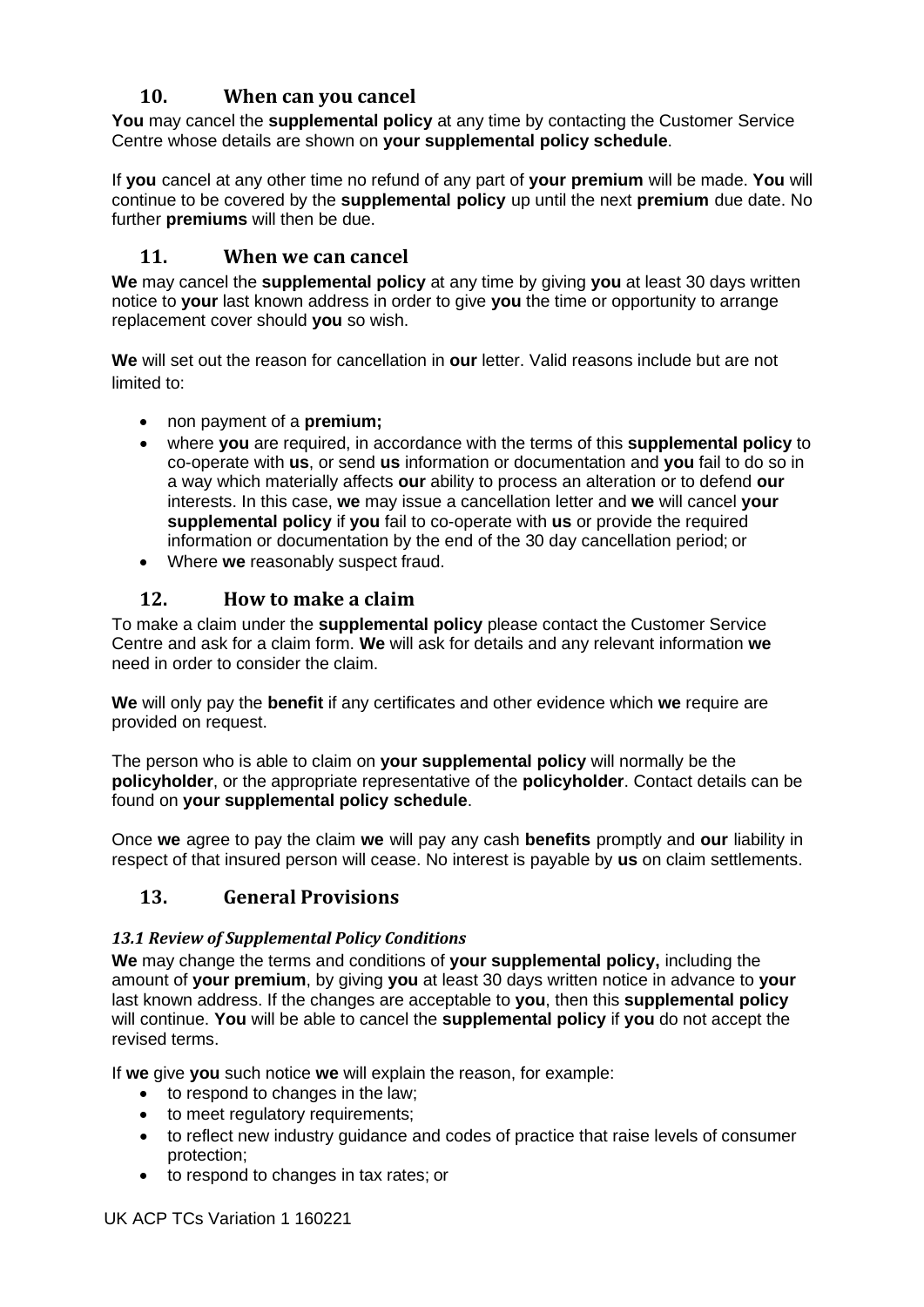• to reflect other legitimate cost or **benefit** increases or reductions associated with continuing to provide **you** with the services and **benefits** under **your supplemental policy**.

### *13.2 Currency*

All cash **benefits** and **premiums** are payable in Pounds Sterling.

### *13.3 Changes to the name and address of the Policyholder*

**You** should inform **Us** about any change to **Your** address and / or name. **We** will continue to communicate with **You** and send notifications to **You** about **Your supplemental policy** to the last known address and name **We** have for **You**. **We** will assume that any communication and / or notification about **Your supplemental policy** that is sent to **Your**  last known address has been received by **You**.

### *13.4 Incorrect information and fraud*

**You** must take reasonable care to provide complete and accurate answers to questions **we**  ask when **you** take out, make changes to or make a claim on **your supplemental policy**. If **you** are in doubt, please contact **us**.

If the information provided by **you** is not complete and accurate:

- **We** may cancel **your supplemental policy** and refuse to pay any claims;
- **We** may not pay the claim in full; or
- The extent of the cover may be affected.

In addition, if **you** or anyone insured under this **supplemental policy** commits or attempts to commit any fraud in relation to this **supplemental policy** or a claim, this **supplemental policy** will become invalid. In this case **you** and anyone insured under this **supplemental policy** will lose all rights to any cash **benefits** and to any return of **premiums you** have paid.

### *13.5 Applicable law, language and jurisdiction*

This **supplemental policy** will be governed by English law, and both parties agree to submit to the courts of England and Wales to determine any dispute arising under or in connection with it, unless **you** are **resident** in Scotland, Northern Ireland, the Isle of Man or the Channel Islands, in which case the law applicable to that jurisdiction will apply and its courts will have exclusive jurisdiction, unless agreed to the contrary by both parties.

Unless otherwise agreed, the terms and conditions and other information relating to this **supplemental policy** will be in English.

### *13.6 How the Financial Services Compensation Scheme (FSCS) operates*

**We** are covered by the Financial Services Compensation Scheme (FSCS) and **you** may be entitled to compensation from the scheme should **we** be unable to meet **our** liabilities to **you**. This depends on the type of business and the circumstances of the claim. Further information about compensation arrangements are available from the FSCS at [www.fscs.org.uk o](http://www.fscs.org.uk/)r by telephoning 0800 678 1100 or 020 7741 4100.

### *13.7Complaints*

**We** aim to provide a good service to **our** customers. However, there may be times when **you**  do not feel satisfied with the service **you** have received. If this happens, please help **us** put things right by first contacting **our** Customer Service Centre, whose details are shown on **your supplemental policy schedule**.

**Our** written complaints procedure is available on request.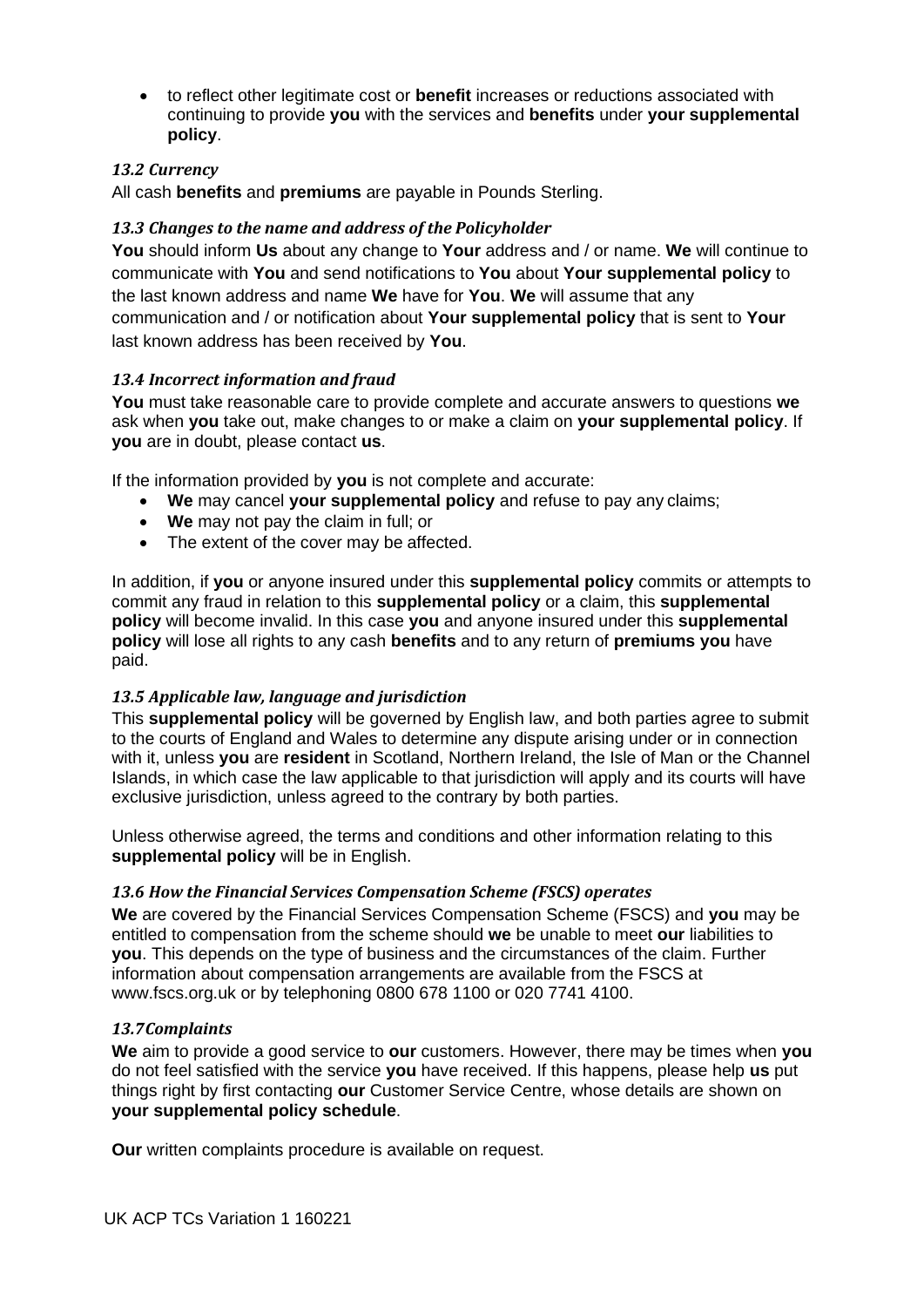If, after following the above procedure, **you** consider that **your** complaint has still not been resolved adequately, **you** may be entitled to refer the matter to the Financial Ombudsman Service.

Address: Financial Ombudsman Service Exchange Tower, London E14 9SR.

Telephone: 0800 023 4567 (free from landlines) or 0300 123 9123 (charged at the same rate as 01 or 02 numbers on mobile phone tariffs)

Website: [www.financial-ombudsman.org.uk](http://www.financial-ombudsman.org.uk/)

## *13.8 Supplemental Policy Duplication*

Please note that unless it is agreed between **us, you** will only be eligible for insurance cover under one **supplemental policy** at any one time.

## **14. Who regulates us**

Stonebridge International Insurance Ltd. is an insurance company providing general insurance products. **Our** registered office is 14th Floor, 33 Cavendish Square, London, W1G 0PW and **our** company registration number is 3321734.

Authorised by the Prudential Regulation Authority and regulated by Financial Conduct Authority and Prudential Regulation Authority. **Our** Financial Services Register number is 203188. **You** can check this on the Financial Services Register by visiting the Financial Conduct Authority (FCA) website [www.fca.org.uk/register o](http://www.fca.org.uk/register)r by contacting the FCA on: 0800 1116768

## **15. Data Protection**

 **We** are the data controller of any personal information given to **us** about **you** as the **policyholder** and other individuals listed on the **policy**, quote, or claim (as defined in the Data Protection Act 2018 and any successor regulation (DPA)). It is **your** responsibility to ensure that all named individuals listed on the policy are aware of who **we** are and how their information will be processed.

**Your** Personal Information will be used for the purpose of providing insurance services to decide if **we** can offer insurance to **you**; to administer **your** policy and to handle claims.

**We** retain the personal information for the period necessary to fulfil the purposes set out above and **we** may be required to keep this information after **your** policy has ended for legal, regulatory or tax purposes.

**We** are part of the Embignell Group and **we** may share **your** Personal Information with the Embignell group, reinsurers, business partners and agents to help administer the products and services and to keep **our** regulatory obligations. More information can be found in **our** Privacy Policy which can be viewed online at<http://embignell.com/privacy-policy>

Under Data Protection law, **you** have certain rights **we** need to make **you** aware of. The rights available to **you** depend on **our** reason for processing and retaining **your** information.

**You** have the right to:

- access the personal information **we** hold about **you**, or anyone else on the policy
- correct personal information **you** think is inaccurate or to update information **you** think is incomplete

UK ACP TCs Variation 1 160221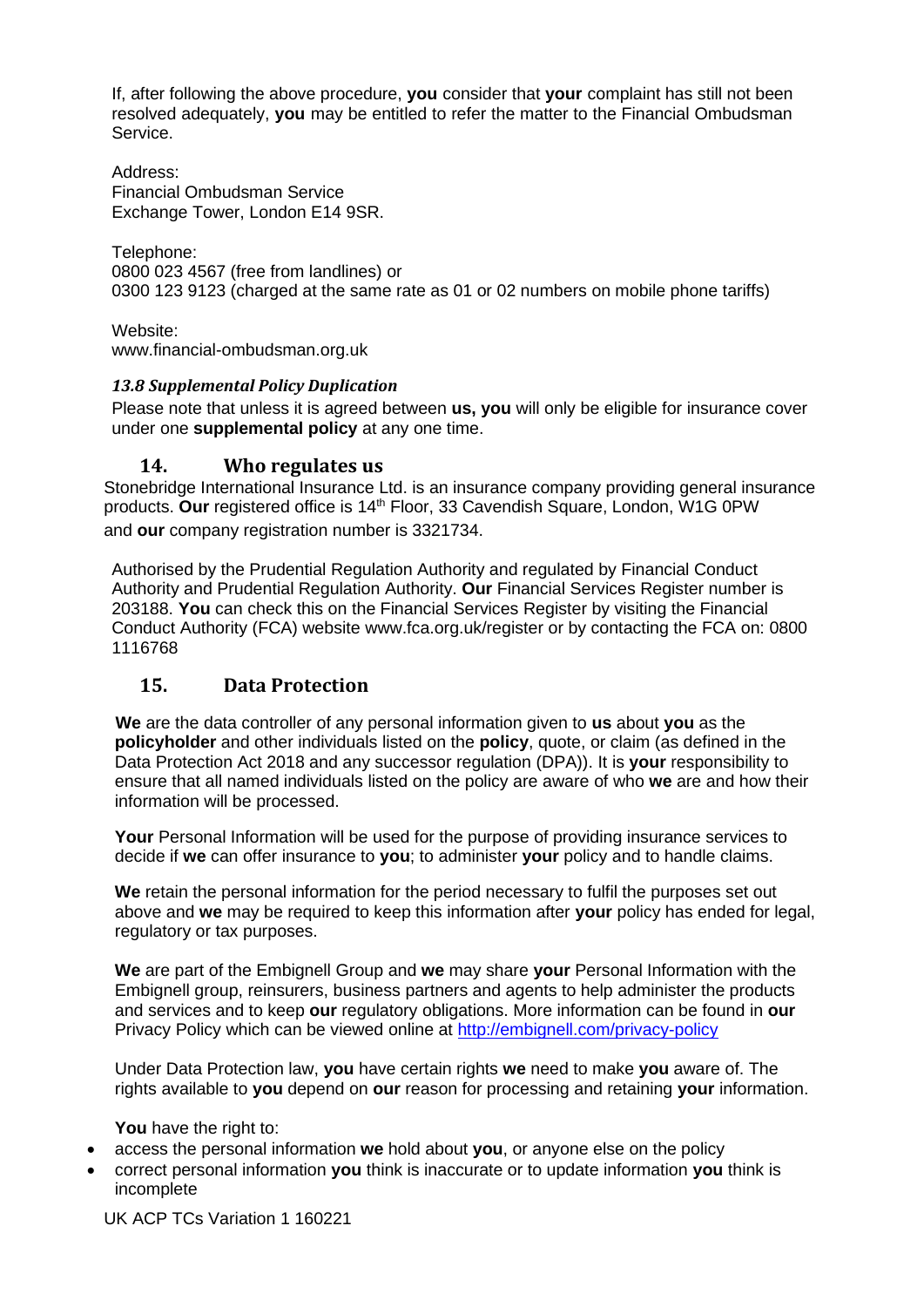- have personal information deleted in certain circumstances
- restrict **us** processing personal information, under certain circumstances
- object to **us** processing personal information, under certain circumstances
- making a complaint

If **you** wish to exercise any of **your** rights or for any queries, we have a dedicated Data Protection Officer you can contact.

Contact Details:

By email: dataprotection@embignell.com

By post: Data Protection Team, 39/51 Highgate Road, London NW5 1RT.

The information that **you** have requested will be provided in a suitable format to meet **your**  requirements.

The full Data Protection Notice can be viewed [https://www.stonebridge-insurance.com/data](https://www.stonebridge-insurance.com/data-protection-policy/)[protection-policy/](https://www.stonebridge-insurance.com/data-protection-policy/) or you can request a copy by contacting the Customer Services Team.

### **16. Definitions**

Wherever the following words or expressions appear in **your supplemental policy**, they have the meaning given here:

**accident** means a sudden, unexpected and unfortunate event that occurs whilst the **supplemental policy** is in force and which results directly from external and violent means.

**accidental death plan policy** or **personal accident plan policy** means the original insurance policy held by **you** and provided by **us** that this Accident Cash Plan **supplemental policy** is attached to

**benefit** means the amount the **insured adult** and **insured child** is covered for on the **supplemental policy**. The cash **benefit**(s) are shown on the **supplemental policy schedule**.

**bodily injury** means physical injury to an **insured adult** or **insured child** directly caused by an **accident.**

**child** or **children** means all **children** of the **insured adult** age 18 or younger whose **main residence** is the same as **yours**, or all **children** of the **insured adult** age 22 or younger if in full time education.

**day** means 24 consecutive hours.

**doctor** means a medical practitioner who is duly licensed and legally qualified to diagnose and treat sickness and injuries.

**hospital** means a medical institution which has full surgical and inpatient facilities with 24 hour a day nursing care and supervision by at least one **doctor**.

**hospitalisation / hospitalised** means being admitted to a **hospital** as an inpatient for the **necessary treatment** of a **bodily injury** as a direct result of an **accident**.

**insured adult** is the **policyholder** and the **partner** of the **policyholder,** if cover for **partner** has been selected and the appropriate **premium** has been paid.

**insured child** or **children** is a **child,** or **children,** if cover has been selected and the appropriate **premium** has been paid.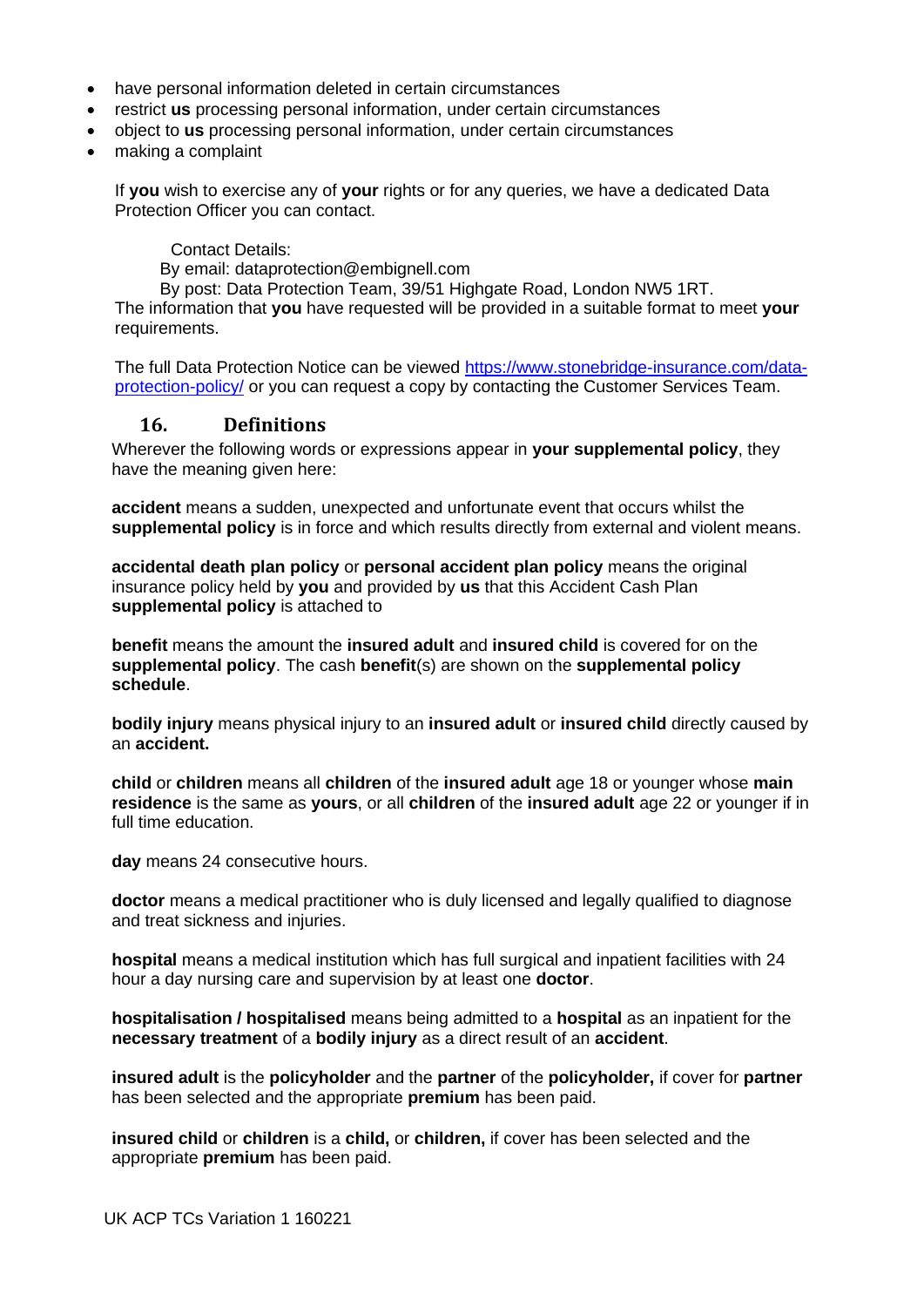**main residence** means the main address where a person lives and has been selected as their main address and is supported by official records.

**necessary treatment** means medical treatment for a **bodily injury** as a direct result of an **accident** which is consistent with currently accepted medical practice.

**out of country territory** means Algeria, Andorra, Australia, The Azores, Bermuda, Bosnia-Herzegovina, Brazil, Canada, The **Caribbean Islands**, Costa Rica, Egypt, European Union (excluding the **UK**), French Polynesia, Gibraltar, Guyana, Iceland, Japan, La Réunion, Liechtenstein, FYR Macedonia, Madeira, Maldives, Mayotte, Mexico, Monaco, Montenegro, Morocco, New Caledonia, New Zealand, Norway, Saint Pierre and Miquelon, San Marino, Serbia, Singapore, South Africa, South Korea, Switzerland, Thailand, Tunisia, Turkey, The United States of America, The Vatican City, Wallis and Futuna.

(**Caribbean Islands** means Anguilla, Antigua & Barbuda, Aruba, The Bahamas, Barbados, Bonaire, British Virgin Islands, Cayman Islands, Cuba, Curacao, Dominica, Dominican Republic, Grenada, Guadeloupe, Haiti, Jamaica, Martinique, Montserrat, Navassa, Puerto Rico, Saba, St. Barts, St. Eustatius, St. Kitts & Nevis, St. Lucia, St. Maarten, St. Martin, St. Vincent, Trinidad & Tobago, Turks & Caicos and US Virgin Islands.)

**partner** means the person aged between 18 and 69 at the **supplemental policy start date,**  and whose **main residence** is the same as **yours**, is either married to **you**, has a civil partnership with **you,** or has been living with **you** as a couple at the same address for 12 consecutive months.

**personal information** means the data supplied by **you** and other individuals listed on the **supplemental policy.**

**policyholder** means the person who entered into this contract of insurance and who pays the **premium** and is legally entitled to cancel the **supplemental policy** or change the level of cover.

**pre-existing condition** means any disease, illness, sickness, naturally occurring condition, degenerative process, medical or mental condition, injury or physical impairment, for which the **insured adult** or **insured child**, at any time in the 2 years before the date of the **accident** has either:

- (a) received medical treatment or advice; or
- (b) has experienced symptoms (whether diagnosed or not).

**premium** means the costs, including taxes and surcharges, that **you** pay each month for **your** cover under this **supplemental policy**.

**resident** means having a **main residence** in the **UK**, living in the **UK** for at least 7 months out of every 12 month period, and having a valid **UK** bank account or **UK** credit card or payment method as agreed by **us** for payment of **premiums** in the **UK**.

**supplemental policy change date** is the date any change was made to **your supplemental policy**.

**supplemental policy** means the supplemental **policy** terms, conditions, limitations and exclusions, the **supplemental policy schedule** and the application form, where applicable. The **benefits** provided by this Accident Cash Plan, and shown on the **supplemental policy schedule**, are in addition to the **benefits We** provide under your **accidental death plan policy** or **personal accident plan policy.** All of the documents should be read together.